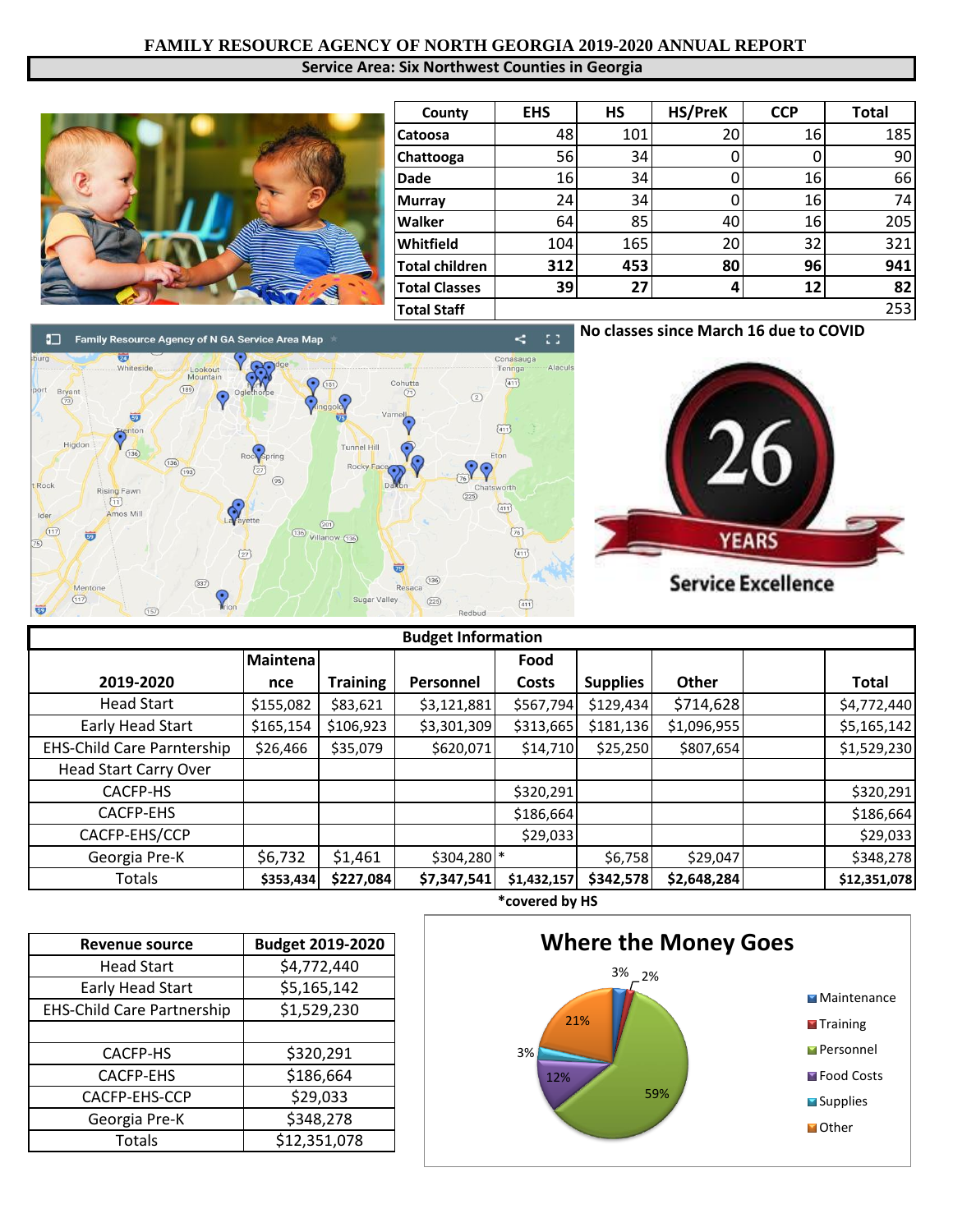## **FAMILY RESOURCE AGENCY OF NORTH GEORGIA 2019-2020 ANNUAL REPORT**

| <b>Program Information</b>                           |                                                      |                          |                                   |                                                                                                              |                           |               |                                      |  |
|------------------------------------------------------|------------------------------------------------------|--------------------------|-----------------------------------|--------------------------------------------------------------------------------------------------------------|---------------------------|---------------|--------------------------------------|--|
| <b>Regulatory Monitoring</b>                         |                                                      |                          | Child/Family Data for 2019-2020   |                                                                                                              |                           |               |                                      |  |
| Agency                                               | Compliant                                            |                          |                                   | <b>Criteria</b>                                                                                              | <b>EHS</b>                | <b>HS</b>     | <b>EHS-CCP</b>                       |  |
| <b>Federal Review</b>                                | Yes                                                  |                          | Total children enrolled           |                                                                                                              | 390                       | 595           | 105                                  |  |
| <b>Licensing Reviews</b>                             | Yes                                                  |                          | Pregnant women enrolled           |                                                                                                              | 21                        | n/a           | n/a                                  |  |
| <b>Annual Audit</b>                                  | Yes                                                  |                          |                                   | Average monthly enrollment                                                                                   | 100%                      | 100%          | 100%                                 |  |
| <b>Quality Rated</b>                                 | Yes                                                  |                          |                                   | Over income children                                                                                         | 0.0%                      | 4.7%          | 1.0%                                 |  |
| <b>CACFP</b>                                         | Yes                                                  |                          |                                   | Mid-range income children<br>Families enrolled                                                               | 10.0%<br>333              | 21.0%<br>546  | 13.3%<br>94                          |  |
|                                                      |                                                      |                          |                                   | Children with disabilities                                                                                   | 15.1%                     | 12.4%         | 16.2%                                |  |
|                                                      |                                                      |                          |                                   | Children with up-to-date, age                                                                                |                           |               |                                      |  |
|                                                      |                                                      |                          |                                   | appropriate health care                                                                                      | 69%                       | 75%           | 77%                                  |  |
|                                                      |                                                      |                          |                                   | Children with up-to-date age<br>appropriate immunizations                                                    | 82%                       | 91%           | 76%                                  |  |
|                                                      |                                                      |                          |                                   | Children with up-to-date age<br>appropriate dental care                                                      | 25%                       | 74%           | 11%                                  |  |
|                                                      |                                                      |                          |                                   | Families receiving assistance,                                                                               |                           |               |                                      |  |
|                                                      |                                                      |                          |                                   | education or intervention                                                                                    | 33%                       | 34%           | 10%                                  |  |
|                                                      |                                                      |                          |                                   | Homeless families                                                                                            | 26                        | 10            | 9                                    |  |
|                                                      |                                                      |                          |                                   | Children in Foster Care                                                                                      | 18                        | 23            | $\overline{4}$                       |  |
| <b>COLLASS.</b>                                      |                                                      |                          |                                   | Volunteers                                                                                                   | 136                       | 96            | 38                                   |  |
| <b>PROGRAM YEAR 2017-2018</b><br>YEAR-END ASSESSMENT |                                                      |                          |                                   |                                                                                                              |                           |               |                                      |  |
| <b>How Do FRAGA Head Start</b>                       |                                                      |                          |                                   | <b>How Do FRAGA Early Head</b>                                                                               |                           |               |                                      |  |
| <b>Teachers Stack Up in CLASS?</b>                   |                                                      |                          | <b>Start Teachers Stack up in</b> |                                                                                                              |                           |               |                                      |  |
|                                                      |                                                      |                          |                                   |                                                                                                              | <b>TPITOS?</b>            |               |                                      |  |
| 6.03<br>5.4                                          | National Avg<br>$\blacksquare$ FRAGA<br>5.78<br>5.32 | $2.94 \overline{)3.52}$  |                                   | 3.8<br>3.7<br>3.6<br>3.5<br>3.37<br>3.4<br>3.23<br>3.3<br>3.2<br>3.1<br>3<br>2.9<br><b>Emotional Support</b> | 3.64<br>3.61<br>Classroom | 3.75          | 3.68<br><b>Instructional Support</b> |  |
| Emotional<br>Support                                 | Classroom<br>Organization                            | Instructional<br>Support |                                   | FRAGA 2018-19                                                                                                | Organization              | FRAGA 2019-20 |                                      |  |

FRAGA scores are lower due to end of year observations not being completed due to COVID